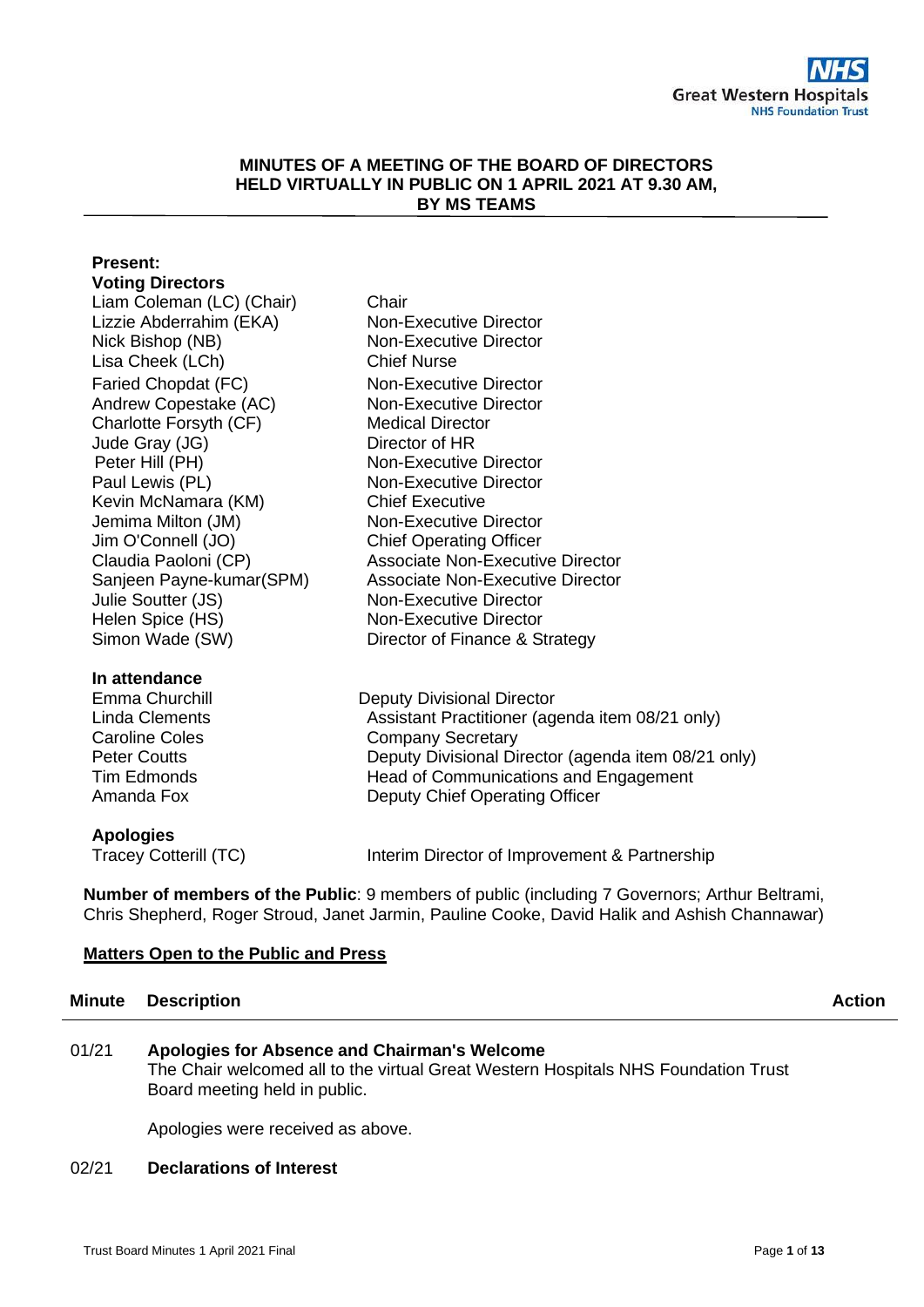There were no declarations of interest.

#### 03/21 **Minutes**

The minutes of the meeting of the Board held on 4 March 2021 were adopted and signed as a correct record with the following amendments:-

395/20 / Chair of Mental Health Governance Committee Overview - Amend 2<sup>nd</sup> paragraph to "There followed a discussion with regard *to the concern over the* chronic lack of specialist *Children and Adolescent Mental Health Services (*CAMHS)*'* beds *which hindered the ability of the Trust to provide effective care to children in their care and* was a gap in assurance and *one out of their control.* It was also recognised this was not an isolated Swindon issue and was part of a wider concern around children's mental health and should be addressed through the BSW system. In light of this, it was agreed that the Chief Executive and Chair would raise this through the relevant BSW committees to ensure a system wide approach. *Action : Chair & Chief Executive"*

#### 04/21 **Outstanding actions of the Board (public)**

The Board received and considered the outstanding action list and noted that:-

393/20 / IPR / Our Care / SI Report - There followed a discussion on whether this was the right action however it was noted that a summary of all the serious incidents would be presented at the next Quality & Governance Committee.

393/20 / IPR / Use of Resource / Public View - There was a short paper on the agenda that provided an overview of the Trust's performance over the past year. It was noted that the Trust had received an offer from Public View to present an overview of their services. An invitation would be extended to the governors to attend once a date had been organised.

#### 05/21 **Questions from the public to the Board relating to the work of the Trust** There were two questions from the public to the Board which were on the Integrated Performance Report and Covid Vaccinations.

With regard to the covid vaccinations and the hesitancy among black and other minority ethnic (BAME) groups the Chief Executive gave further data from a Trust staff perspective which had seen 88% of substantive staff vaccinated, however only 77% of staff from BAME backgrounds having had a first dose so far. With regard to BSW data there was a reluctance to publish data however a fuller picture would be provided on how the system was supporting our communities in the next Chief Executive Report. **Action : Chief Executive**

Lizzie Abderrahim, Non-Executive Director noted that it was important to not just target the BAME group as there were other communities such as travellers, homeless people and inclusion should be used in its broadest sense.

### 06/20 **Chair's Report, Feedback from the Council of Governors**

The Board received a verbal update which included:-

Welcomes - A warm welcome to Lisa Cheek as our new Chief Nurse, two new Non-Executive Directors, Faried Chopdat and Helen Spice, and two new Associate Non-Executive Directors, Sanjeen Payne-Kumar and Claudia Paoloni.

KM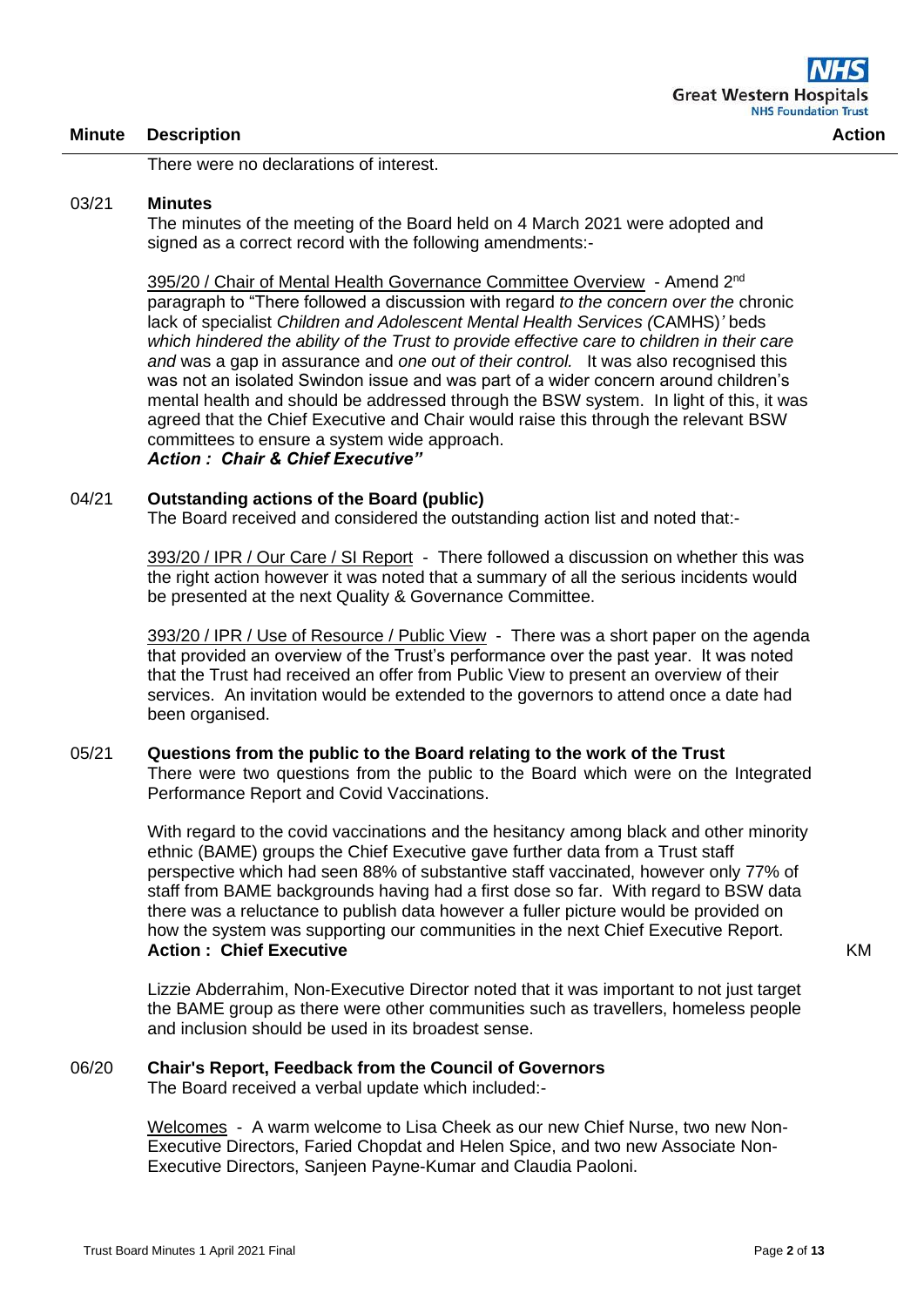Farewells – A sad farewell to Jemima Milton, Non-Executive who had come to the end of her term of office. The Board thanked Jemima for all her hard work and commitment to providing a continued focus on patients over the past 7 years and wished her well in the future.

It was also recorded that Rachel Skittrel appointed governor for Oxford Brookes University had decided to stand down and a replacement would be nominated in due course from the university.

Charitable Funds Committee - As Jemima Milton was stepping down as the Chair of the Charitable Funds Committee it was proposed that the new Chair would be Paul Lewis with Peter Hill as an additional Non-Executive Director member going forward.

Council of Governors Meeting – 25 March 2021 - The Council of Governors met on 25 March which included a briefing on the Integrated Care System (ICS), and approval of an amendment in our constitution with regard to the use of the Trust Seal. It was noted that the governors would receive in due course an attendance and presentation from the Chair of the ICS who had recently attended a Board meeting.

Board Development - The Board were involved in a Digital Leadership workshop held on 10 March 2021 which was facilitated by NHS Providers. The Chair had also attended a national Digital Conference in March which offered a good opportunity to speak to the wider community and gauge how the Trust was progressing in terms of the digital agenda. This had demonstrated that not only were the Trust not a slow adopter on the digital path but also how well we were working as a system in this area.

The Board **noted** the report**.**

#### 07/21 **Chief Executive's Report**

The Board received and considered the Chief Executive's Report and the following was highlighted:-

Covid Position - The number of patients in Great Western Hospital had now fallen to single figures – a significantly improved position from January and February 2021.

Andy Copestake, Non-Executive Director commented that the rate of infection within the Swindon area was twice the national average and asked if there was any more insight and would this translate into increased admissions. Kevin McNamara, Chief Executive replied that Swindon was the highest in the South West for infection rates and had been a consistent feature in all waves. The Public Health team had done a good job in targeting local areas however the Trust would have to ensure that any assumptions would be factored into planning for 2021/22.

Marking one year of the pandemic - On 11 March 2021, one year after the Trust treated its first patient with covid, a virtual internal memorial service to remember those members of staff and volunteers who died during the year was held. Also BBC Wiltshire had produced a 20-minute special report featuring some of the staff video diaries which gave an insight into what it was like to work on the frontline during the pandemic.

Recovery programme - Although coronavirus remained present, the decline in patient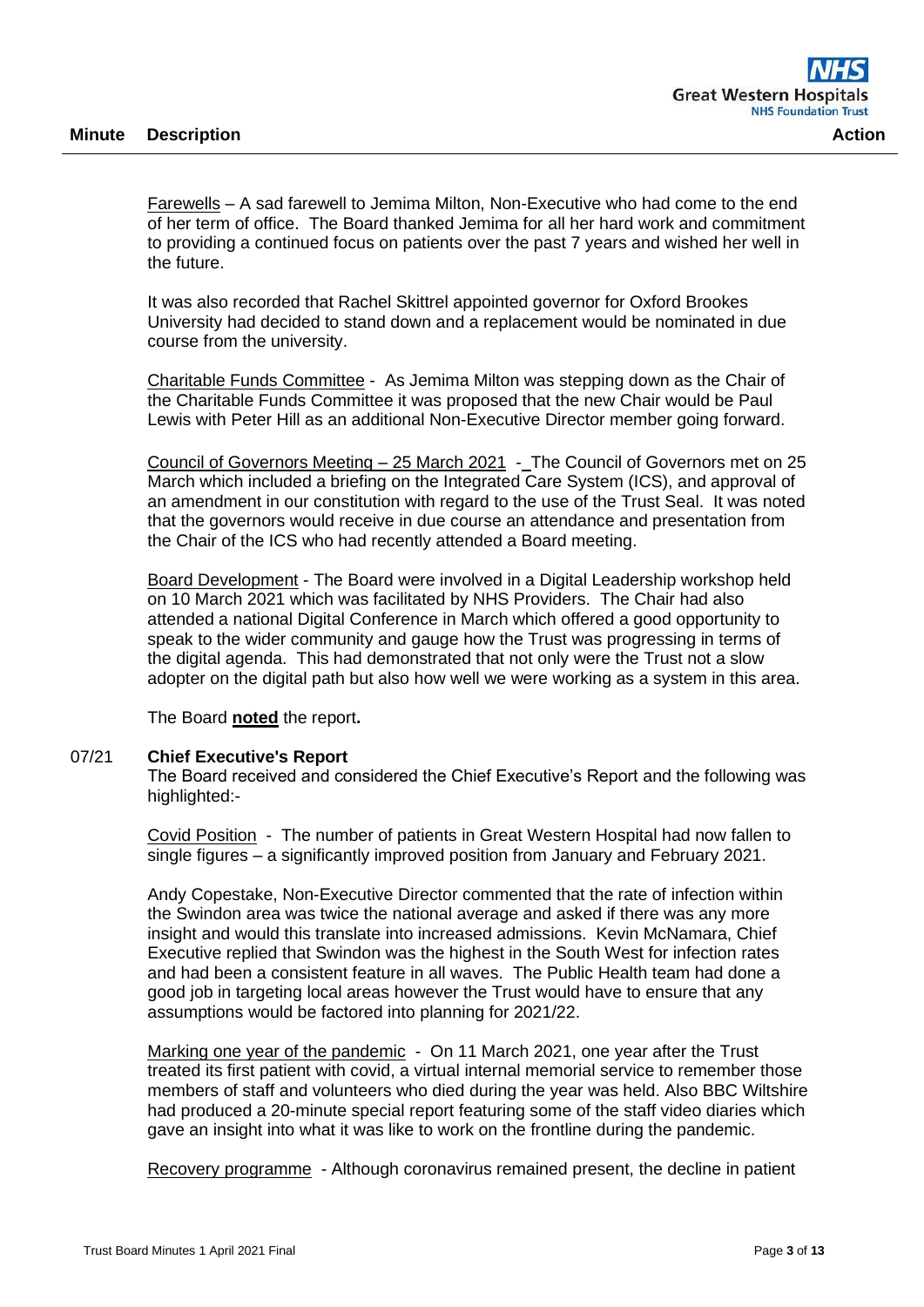numbers in recent weeks had meant a focus on the recovery programme which aimed to begin tackling the significant waiting time challenges the pandemic had caused. This remained a very significant quality, operational, financial and workforce challenge for all Trusts and the impact of the pandemic on the Trust's services and staff would be felt for some time.

Focus in 2021/22 - The main challenges and focus in 2021/22 were broadly grouped around four headings; reset on quality, restore elective activity, regroup as a team and replenish our wellbeing, and recover our finances. All in the context of a pandemic that is far from over and therefore the ability to flex and respond as needs arose to Covid would be central to the Trust's planning.

Vaccination programme - The vaccination programme continued to be a key priority and the Trust would maintain focus on vaccinating those in the national priority groups.

In the context of vaccine hesitancy it was noted the national report published on 31 March 2022 into racial and ethnic disparities in the UK. There was nothing contained within the report to stop focussing on the Trust's Equality, Diversity & Inclusion (ED&I) agenda for staff and the local community, however the Chief Executive had asked the ED&I Lead and BAME network to advice on what term should be used as an organisation with regard to the Black, Asian and Minority Ethnic (BAME) group.

Lizzie Abderrahim, Non-Executive Director welcomed the organisation revisiting the use of the term BAME as this was not as inclusive as intended.

NHS staff survey - The NHS staff survey results had been received. The Trust had its best ever response rate (53%) and the results are significant in providing a better understanding of how Covid-19 had impacted upon the organisation. The results would go through the normal governance routes in April with targeted actions.

Primary care - The Trust's Primary Care Network had a recent CQC inspection. The final report was yet to be received.

Recruitment to senior roles - Lisa Cheek had commenced in her new role as Chief Nurse. The Trust were also currently in the process of recruiting two further roles on our Executive team – Medical Director and Chief Operating Officer.

Land Purchase - The Trust had now signed the deal to buy the parcel of land next to the Great Western Hospital site. The purchase of this land created a strategic opportunity for future development on the site, to improve services and ensure the Trust could meet the demand created by Swindon and North Wiltshire's rapid population growth.

The Board **noted** the report**.**

#### 08/21 **Staff Story**

*Linda Clements, Assistant Practitioner joined the meeting for this agenda item.*

The Board received a presentation which centred on a member of staff who had to readjust to a completely different role together with working from home as a shielding member of staff during covid. The challenges faced from the staff member's perspective were described together with the support from both the Trust, particularly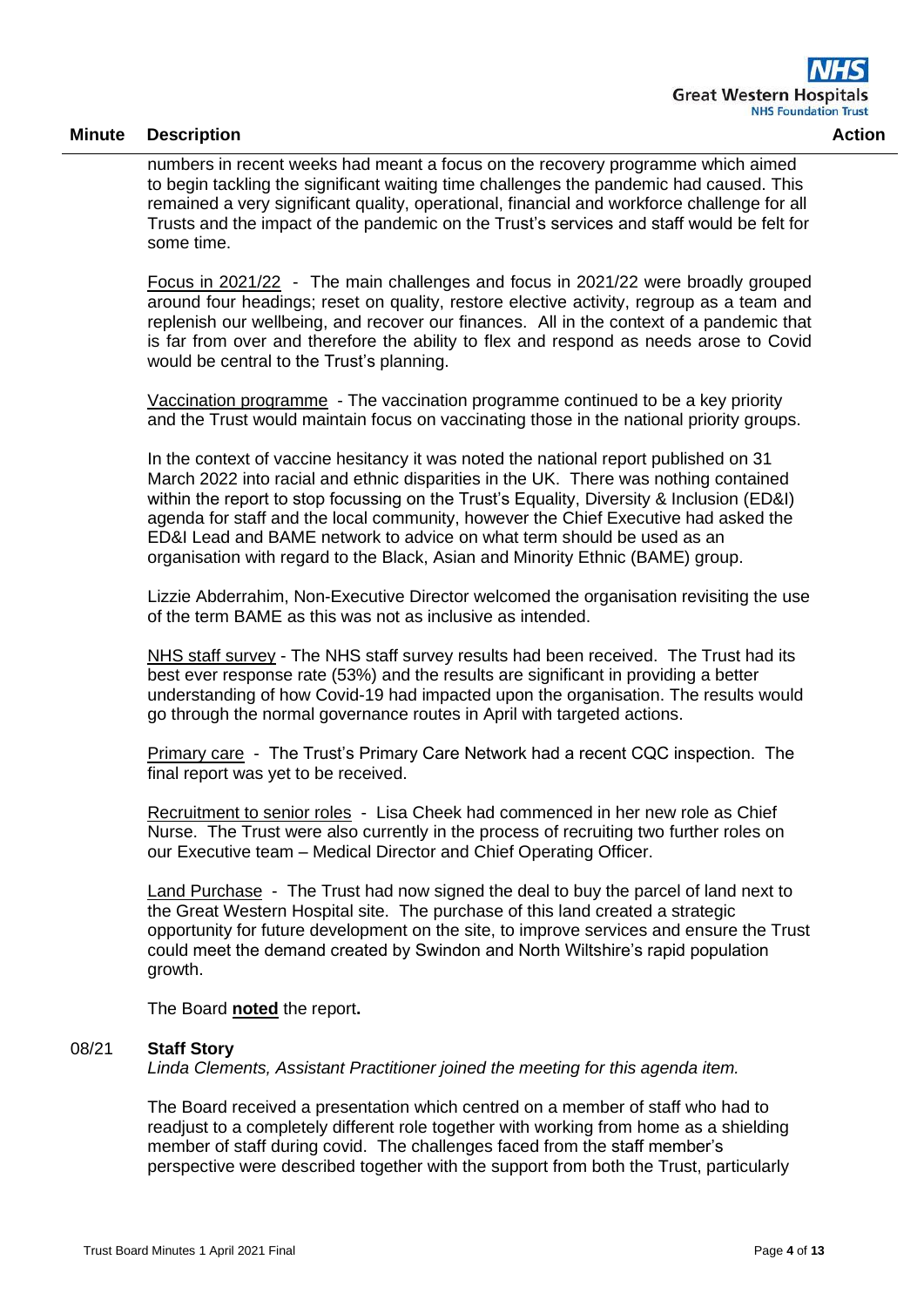from team members, and family members. In addition the new ways of working that had been put in place, to enable an effective and stress free environment.

The Board thanked Linda for sharing her story as it added value to the Board in terms of what the organisation had learnt through the pandemic and to take those changes and make the future better for its staff. The main lessons learnt were noted as:-

- ensure that changes and support were consistent between departments
- weekly meetings were invaluable
- the support from family as well as the organisation
- flexible working going forward.

The Board recognised how important the support from employees' families was not just in this example but in other aspects of hospital working life and extended their gratitude. A discussion followed on how the Trust could widen its appreciation beyond staff members to family. Kevin McNamara, Chief Executive added that a Family Day was planned for the summer, rules permitting.

The Board **noted** the patient story.

#### 09/21 **Integrated Performance Report**

The Board received and considered the Integrated Performance Report (IPR) which provided commentary and progress on activity associated with key safety and quality indicators in February/March 2021.

#### **Part 1 : Our Performance**

#### **Performance, People and Place Committee Chair Overview**

The Board received an overview of the detailed discussions held at the Performance, People and Place Committee around the IPR at its meeting on 24 March 2021 and highlighted the following:-

Emergency Access - Although the Trust were not achieving the national targets, performance was in the national upper quartile and the attitude and leadership of staff was impressive. A solid performance in challenging times.

Referral to Treatment Time (RTT) - A verbal update on the recovery plan had been received with the full Recovery Plan to be considered at the next meeting in April 2021.

Diagnostic Wait Times - Good performance in February 2021 which showed improvement. Further improvement was expected during the next few months.

Re-admissions - This was work in progress and the Committee expected to see plans for improvement in June 2021.

Community & Primary Care - Some services were under enormous pressures with increased demand, however this service was generally performing well under excellent leadership.

Sickness Absence - In the context of covid-19 sickness rates were good however the Trust did not meet its local target which was set before the pandemic of 3.5%. Plans were in place to improve performance.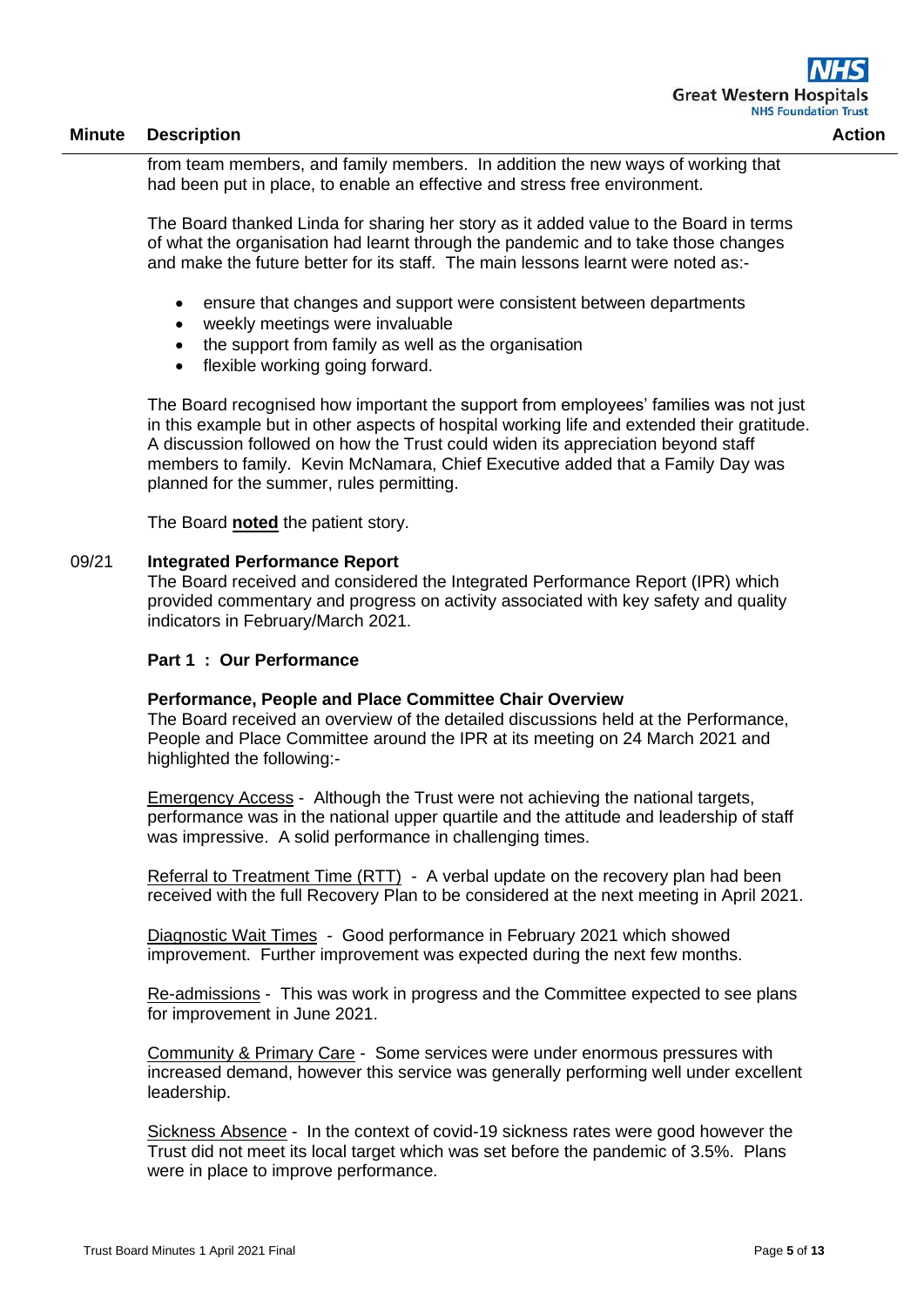Agency Spend - Agency spend continued to be high however the Trust moved to the PSL contract from 1 April 2021 and therefore improvements were anticipated.

Liam Coleman, Chair highlighted that a realistic trajectory for agency usage would be required, in the context of pressures within the NHS and the BSW system, that could be delivered from both a financial and quality aspect. This challenge spanned the portfolios of the Chief Operating Officer, Director of Finance and Director of HR and a risk that would be constantly on the Committees' list of monitoring. There followed a discussion on this challenge in particular that it was much bigger than a single trust issue and was one for debate at system level. The Chair agreed to consider whether there was added value to organise a workshop at system level. **Action : Chair**

Mandatory Training and Appraisal Rates - Performance was challenging during the pandemic however some improvements had been seen but it was recognised that there was still work to be done.

The Board received and considered the Operational Performance element of the report with the following highlighted:-

- Over the last several months, the Trust had seen a significant improvement in its Hospital Combined Performance score on Public View – it had achieved 48th position out of 123 Trusts (in March 2020 our ranking was 87th) and currently one of the most improved Trusts in England (8th).
- Performance against the 4 Hour Access standard had improved from 86.14% to 87.79% in month; however this continued to be below the 95% standard. Daily 'Criteria to Reside' calls continued and robust processes had been implemented for managing the flow of patients through the system. There was still inconsistency in discharging Golden Patients every day and this was now part of the Flow Transformation Project, led by the Chief Nurse.
- Overall, the Trust's RTT Incomplete Performance for January 2021 was 65.57%, which was a deterioration of 1.47% in month. January saw referrals at 76% of the prior year. The Patient Treatment List (PTL) had decreased by 293 in month. In terms of diagnostic waiting times, the DM01 performance saw a slight decline to 60.7% in January 2021 compared to 61.5% in December 2020.
- December's 62 day performance was 87.5% with the Trust achieving the national 62 day standard for the last three months. Prior to this, performance had been heavily impacted by Covid-19 with diagnostic/treatment delays.
- The Trust has achieved level B SSNAP performance (74%) for Q3, and had maintained level B for the last 12 months.
- National guidance had now been received with regard to phase 3 recovery with 6 priorities. It was noted that as the path to recovery evolved it would impact operationally and financially in terms of the Trust's own improvement plans. The Board recognised that there would be trade-offs to improve long term structure of the Trust and the ability to do things in the short term and recovery.

LC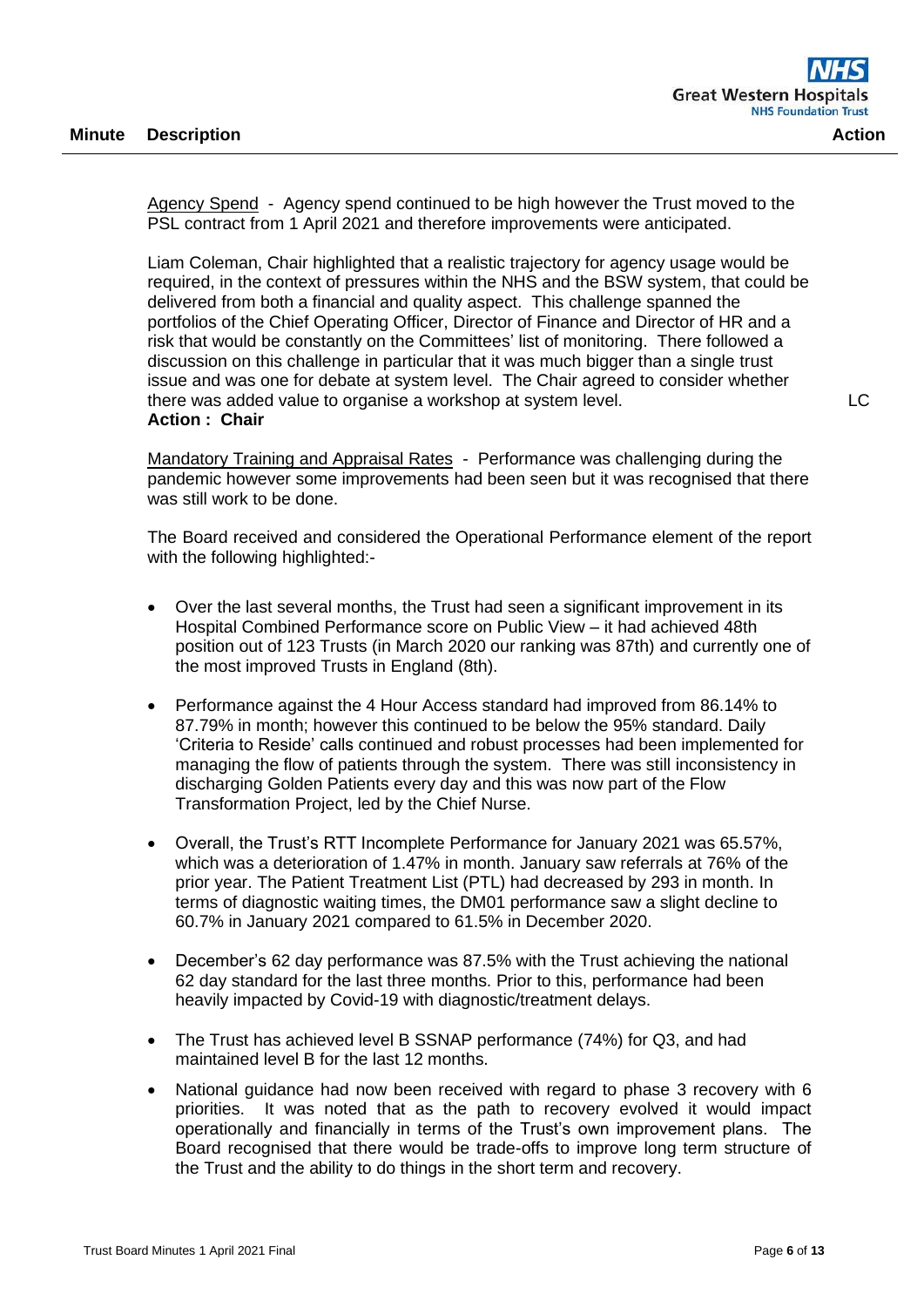#### **Part 2 : Our Care**

#### **Quality & Governance Committee Chair Overview**

The Board received an overview of the detailed discussions held at the Quality & Governance Committee around the quality element of the IPR at the meeting held on 18 March 2021 and the following highlighted:-

Mortality Review - This item was a referral from Audit, Risk & Assurance Committee as an issue raised by an internal audit. The Committee were assured that the Deputy Medical Director was progressing with actions and working closely with the Medical Examiners but recognised that this was work in progress.

Board Assurance Framework - The Committee supported the new refreshed report.

Integrated Performance Report (IPR) - The Committee were assured that appropriate actions were in place however recognised there was still work to improve pressure ulcers and falls rates.

Get It Right First Time (GIRFT) - The pandemic had had a negative impact on the introduction of some of the recommended practices but it had to be acknowledged that many predated Covid by a long time. Effort was being made however more action was required to move ahead with this.

Andy Copestake, Non-Executive Director asked what the prioritisation process was for the GIRFT action plan. Charlotte Forsyth, Medical Director replied that each department were reviewing their outstanding action list to ensure that it was relevant and up to date, before a prioritisation process commenced.

Patient Engagement & Experience - Good progress had been made on this with a detailed plan in place. In terms of the Inpatient Survey 2019 it was recognised that there were quite a few areas the Trust had scored down in however the recently appointed Head of Patient Experience and Engagement had developed a plan to address those ranked lowest.

Julie Soutter, Non-Executive Director had two points to highlight, firstly from the minutes of the last meeting it stated that a detailed report on falls would be presented to the March meeting, and secondly was there any data from Public View in terms of falls. Nick Bishop, Chair of Quality & Governance Committee replied that the falls report had not yet been presented to the Committee however the Committee recognised that the increase in falls was due to the severity of the patients during the covid period which was much worse than normal and not only were they falling because they were more frail but injuring themselves because they were more frail. The national data was not known however would be a question for Public View at their visit. **Action : Operating Chief Officer**

The Board received and considered the Quality element of the report with the following highlighted:-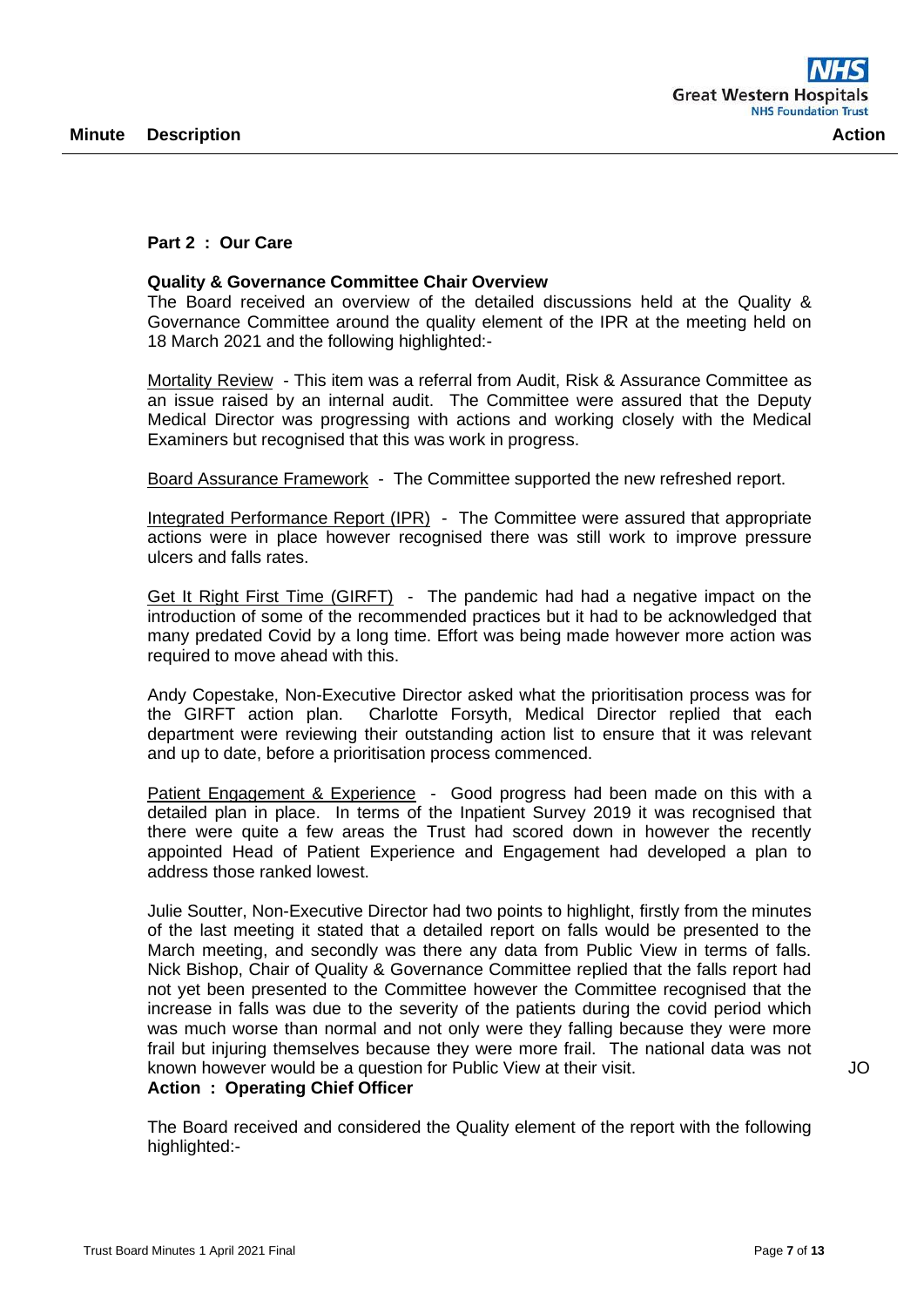Harm Free Care - A Pressure Ulcer Improvement Programme launch day was held on the 4th March 2021, all divisions and professions were well represented. Also members of staff attended an RUH learning event to share learning across the system. It was recognised that any improvement would take time in terms of actions.

Andy Copestake, Non-Executive Director asked about one of the maternity serious incidents contained within the report around a second unnecessary procedure and asked if this was a cross trust issue. Charlotte Forsyth, Medical Director replied that this was not a widespread issue and in this incident was around the duplication in a patient's records between notes and a ward's whiteboard.

Patient Experience - There were a number of avenues to collate feedback from patients and carers. A lot of work was taking place to improve this process which included additional resource, updating the Friends & Family Test to revised guidance, and further use of social media and texting. In terms of the In Patient Survey the Great Care Campaign would involve visible listening and responding to patient voice together with empowering staff to make changes mapped to the CQC domains with tangible milestones.

Mortality Reviews - This was a priority focus of the Deputy Medical Director to address the issues raised in an internal audit review.

The Chair asked if it was possible for the Non-Executive Directors to have training on a mortality review and would leave the approach to the Quality & Governance Committee. **Action : Medical Director** 

The Chair of Audit, Risk and Assurance Committee (ARAC) added that this report was raised by internal audit at ARAC and it would therefore be helpful to understand what happens to the learning and assurance.

**Action : Medical Director** 

### **Part 3 : Our People**

The Board received and considered the workforce performance element of the report with the following highlighted:-

Overall Performance : Areas of pressure for February 2021 were in workforce in terms of reliance on agency bank fill rate and sickness absence. An area of improvement was in vacancy rates, and turnover remained stable. There were also signs of improvement in mandatory training and appraisal rates.

Great Workforce Planning - The Trust were above target for agency spend which was the  $7<sup>th</sup>$  month in a row due to robust scrutiny and challenge around agency spend. However Community Nursing was one area that continued to have the greatest demand for temporary staffing resource and although funding had been secured for an additional 25 nurses it would be a challenge to recruit this number and therefore the service would continue to rely on agency staff. GP practices were also reliant on locums to run the service and the Trust was looking at different ways to recruit.

Great Opportunity - Overall the vacancy rate versus the established rate decreased to 6.30% with the medical and nursing rate at a low 4%. A deep dive would be undertaken into key workforce areas to identify those small number of roles which are CF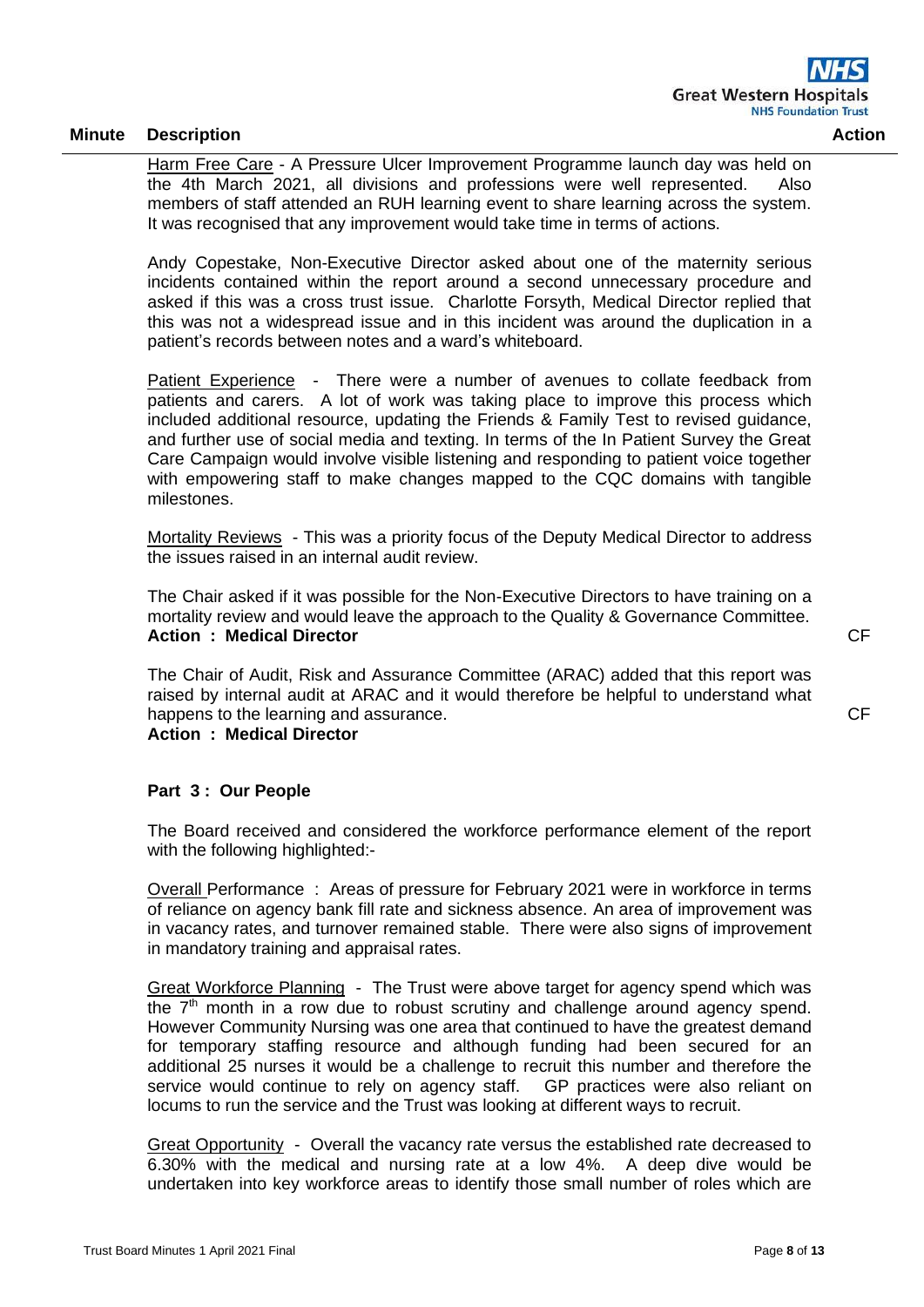not filled but making a significant impact on the service and to look at offering more attractive propositions in what the Trust could offer.

Great Experience - The Trust continued to invest in the health and wellbeing plan with a number of initiatives now in place. The Trust was using the NHSI Framework to track and measure the impact of investments made.

In relation to the health and wellbeing diagnostic tool Lizzie Abderrahim, Non-Executive Director advised that on reviewing the assessment outcome the Trust had done a significant amount of work which was nationally recognised however it also highlighted the need to focus on prevention and further work would be required to work out what this meant and how this was to be measured and the Board would get more information as this progressed.

Great Employee - Overall mandatory training was just below the 85% target, with the elements of training the CQC take an interest in at 84% which was above the Trust's target. There continued to be challenges in recording compliance due to the IT system as manual input was required however a weekly task force was in place to move to a digitalised system by the end of May 2021.

Great Leadership - The appraisal rate compliance had significantly improved in February 2021 which was due to the positive decision in the summer to reintroduce and amend the appraisal form to include a section on health and wellbeing. Although there was increase this would continue to be monitored closely.

In addition the Trust was embarking on Organisational Development work with one of our partners. This was organisation wide from Board to ward.

Paul Lewis, Non-Executive Director asked if there were any plans to use SPC charts within the staff survey element of the Integrated Performance Report. Jude Gray, Director of HR replied that this was not currently planned however took the action to explore this option.

**Action : Director of HR**

**Part 4 - Use of Resources**

#### **Finance & Investment Committee Overview**

The Board received an overview of the detailed discussions held at the Finance & Investment Committee around the financial element of the IPR at the meeting held on 22 March 2021 and the following highlighted:-

- A shorter report this month as all green assurance ratings however it was noted that this had been a very unusual year from a financial perspective. The Trust had started with a £24m deficit which moved to a forecast of breakeven; however there still remained an underlying deficit of £32-33m. The Trust had received extra funding this year because of covid, re-budgetted mid-year and now at breakeven.
- Capital expenditure had been a big achievement as the Trust was on track to spend £30.8m of £33.6m plan as predicted. This had been a tremendous performance to reach this level of spend over the last few months.
- The next financial year would be different and there was one red assurance which was around the budget setting and business planning. This was due to as there

JG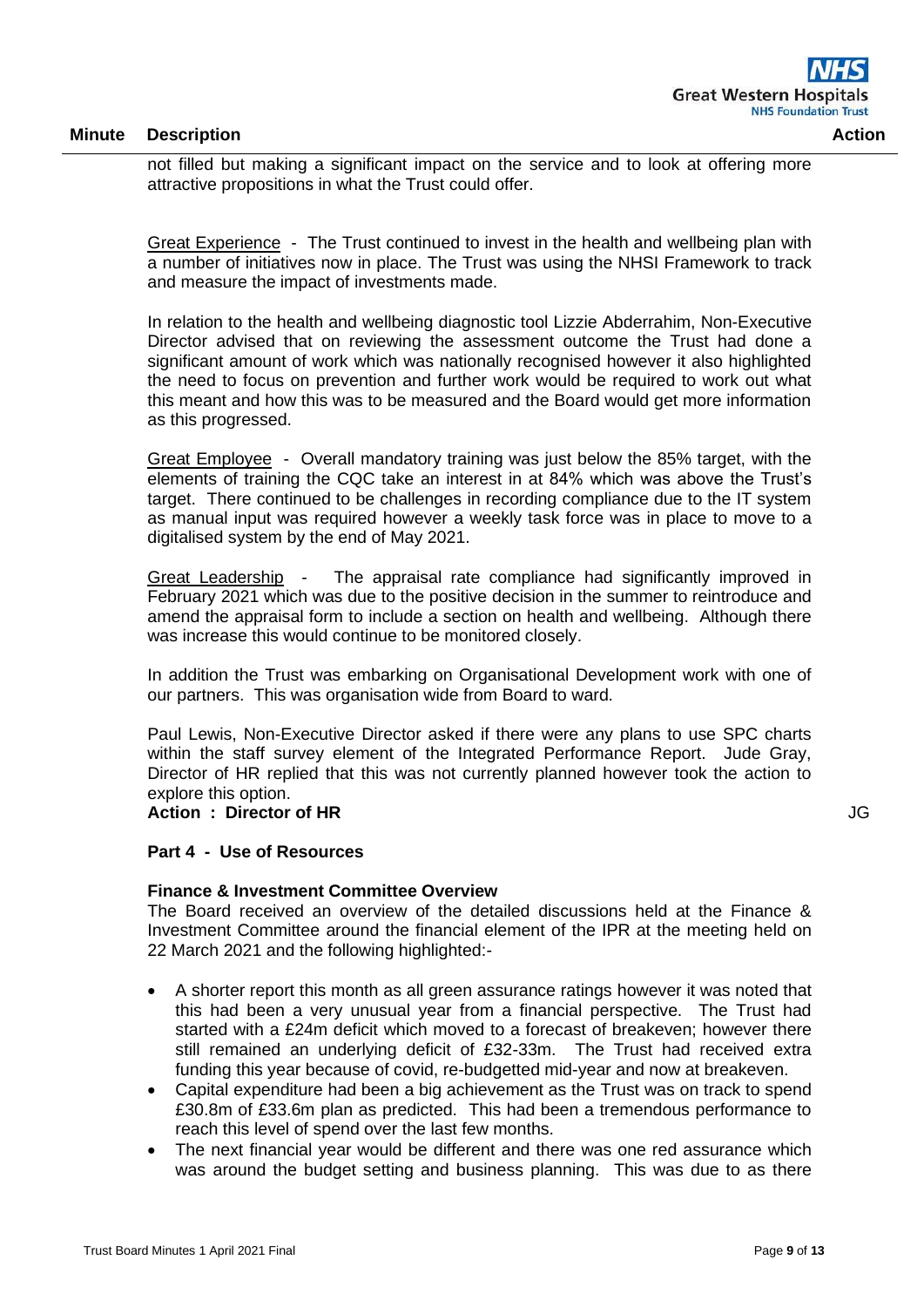was yet no agreed budget due to the lack of national guidance particularly for the second half of the year.

- The Committee agreed to recommend the contract for the supply of Orthopaedic Prostheses for hips and knees.
- There had also been an additional paper around the Clover project as additional funding had been secured which would be used to extend the lease life for decant facilities.

The Board received and considered the use of resource performance element of the report with the following highlighted:-

- The Trust in month position was £3,008k surplus against a plan of £648k deficit which was £3,656k favourable variance. The YTD position was £1,195k surplus against a plan of £2,964k deficit which was £4,160k favourable variance.
- Pay was £1,776k overspent due to costs of Covid-19 Vaccination Programme, HDP, aspirant nurses, incentive payments, lateral flow testing staff and additional staffing required to meet Covid-19 surges. It was noted that there was a provision in medical pay which was due to the amount of time worked throughout the year and related to TOIL (time off in lieu).
- Non-pay expenditure was overspent by £1,776k due a number of factors which included costs of Covid-19 vaccination programme, estates dilapidation costs and carbon energy costs which were funded by additional income. Non-pay also included International Recruitment fees linked to NHSE/I funding, IT equipment and screens to support agile working. Clinical supplies and drugs were underspent due to reduction in elective activity during Covid-19 surges. .
- The forecast position for 2020/21 was, for purely operational purposes, breakeven however showed a potential deficit of £752k to reflect annual leave which had been agreed nationally and would be funded nationally.
- Cash had improved in month due to lost income received.
- The Trust capital plan for 2020/21 was £39,467k. This had increased by £1,593k in month relating to funding agreed for Pathology LIMs, IT Audio-visual and Remote Monitoring.
- For 2021/22 planning some guidance had now been received which outlined 6 key priorities for 2021/22 all underpinned by system working.
- Internal budget setting had been on-going for several month with the divisions with a draft plan submitted to Finance & Investment Committee in April and then to Board in May 2021.

### *RESOLVED*

### *to review and support the continued development of the IPR and the on-going plans to maintain and improve performance.*

#### 10/21 **Chair of Audit, Risk & Assurance Committee Overview**

The Board received an overview of the discussions held at the Audit, Risk & Assurance Committee at the meeting held on 11 March 2021 and the following highlighted:-

Divisional Risk Register – Unscheduled Care - Good grip on controls demonstrated with further strengthening as Division restructure continued to bed in.

Board Assurance Framework (BAF) - The Committee supported the new BAF format which started with Quality, Finance would be next and the others to follow. This was an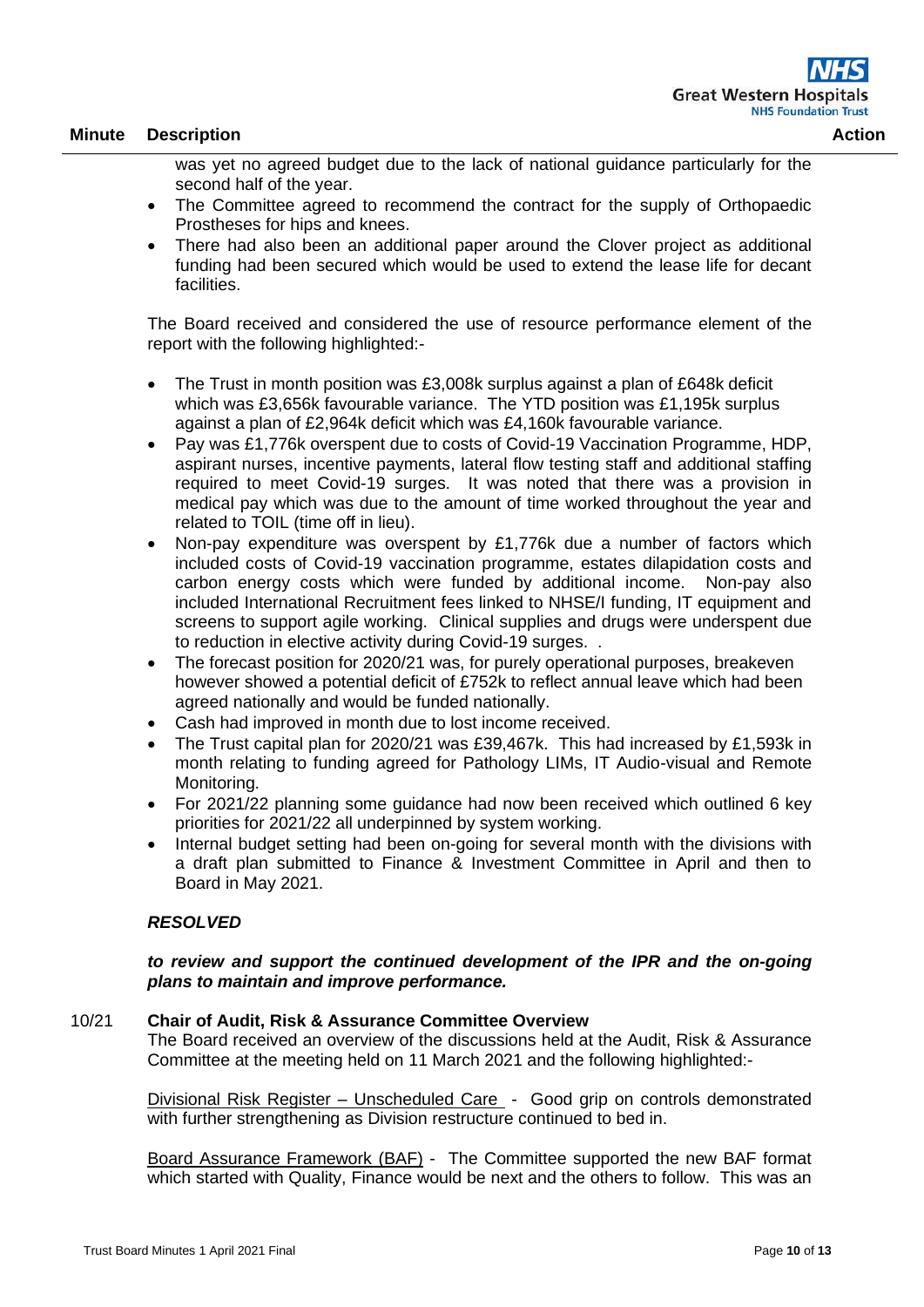iterative process.

15+ Risk Register - Risk management processes continued to be improved which included a new risk management system.

External Audit - There were no significant matters to report with year end reporting on track. It was noted that there were new requirements in terms of responsibility for year end going concern, and value for money. With regard to the Annual Report and Accounts it was confirmed that the Quality Accounts were no longer required to be included once again this year, and that there was a new requirement to include diversity and inclusion ambitions into the report.

Internal Audit and Counterfraud - New functional standards were being introduced for counterfraud however no detail had been received as yet hence the amber assurance rating.

Pre-employment Report - This report reviewed longer term employee records before current requirements were required on pre-employment checks. The Committee agreed a risk-based approach to achieve compliance as necessary. It was noted that current practice was compliant.

The Board **noted** the report.

### 11/21 **GWH Performance & Public View Data**

The Board considered a paper which provided the key performance standards in March 2020 and in terms of national benchmarking through public view data how the Trust had performed.

The Trust had improved during the year from ranking  $87<sup>th</sup>$  out of 123 trusts to 48<sup>th</sup>. The first time in the top 50. It was noted that there were 10 indicators in public view that correlated with CQC ratings and the Trust had moved from 'Requires Improvement' to the 'Good' zone. Further work was still required for a more balanced approach however it demonstrated strong performance by the Trust.

The Board **noted** the report.

#### 12/21 **Theatres and Outpatients Transformation**

The Board considered papers that provided an overview of both the Theatres and Outpatient transformation projects. It was noted that this was a top level oversight as the detailed reporting would be dealt with by Performance, People and Place Committee.

#### **Theatres Transformation**

A presentation outlined the improvement and project frameworks, approach and why it was different to previous approaches to improvements in theatres, the project work streams, the key performance indicators and programme governance.

There followed a discussion which included staff motivation/culture change, productivity and efficiency.

The Chair noted that this had been identified as a key focus as it was critical in helping the elective recovery process. A new approach had been outlined to galvanise and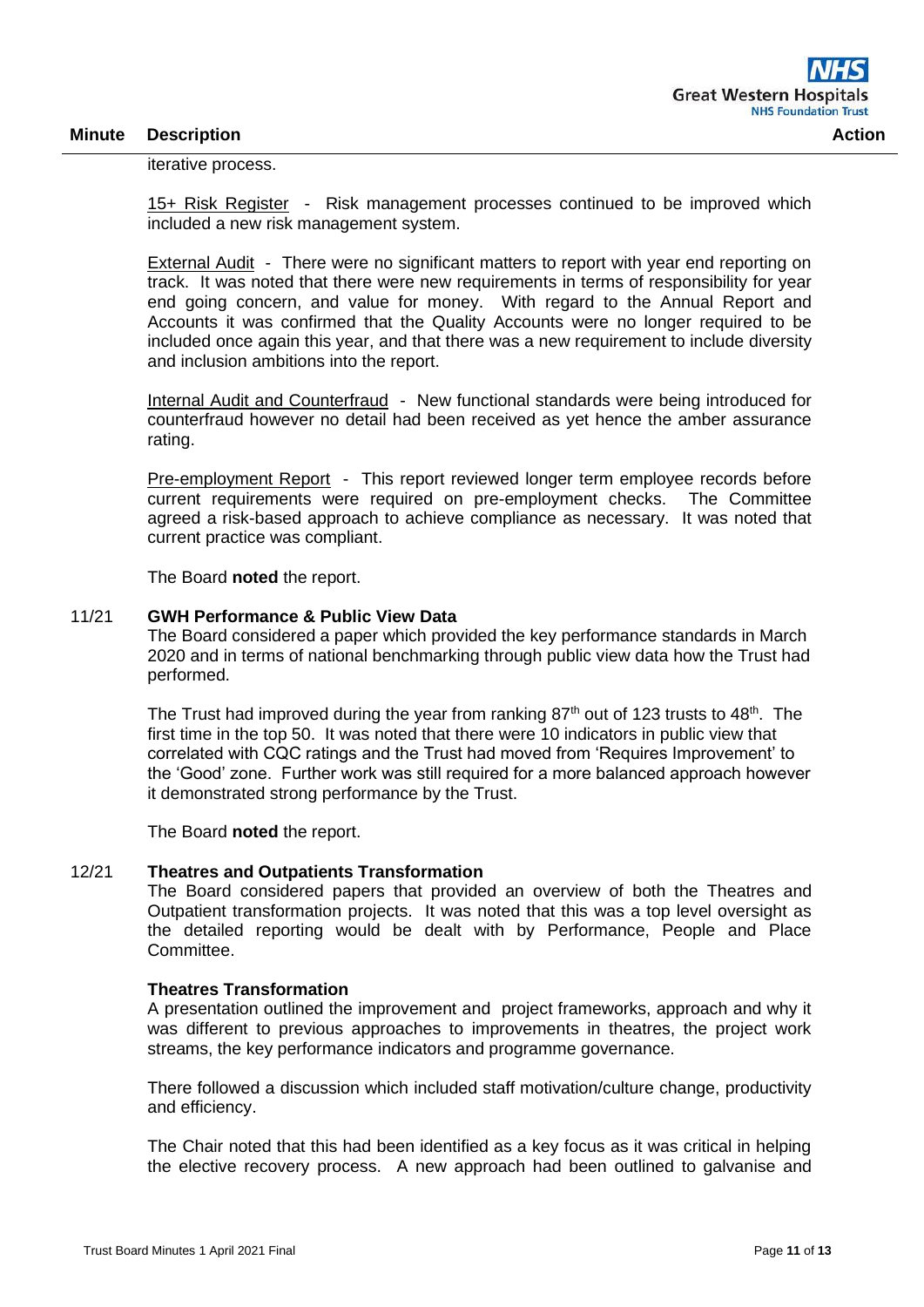inject pace for short sharp steps for improvement. From a Board perspective oversight would be through Performance, People and Place Committee to track resources to enable improvement but also to achieve improvements.

#### **Outpatients Transformation**

A presentation outlined the performance update, briefing on automation and review of the roadmap for 2021/20.

The Chair noted the excellent work. This service was the biggest volume of activity and biggest impact on most people and was a vital area.

The Chair added that any strategic questions for any of the projects should be sent through to the Chair of Performance, People and Place Committee.

The Board **noted** the reports.

## 13/21 **Ratification of Decisions made via Board Circular/Board Workshop** The Board was asked to ratify two Board Circulars which had been approved since the last Board meeting:-

- The changes to the Trust Constitution in terms of the usage of the Trust Seal; and
- The contract for the purchase of Radiology equipment (computed tomography).

### *RESOLVED*

- *(a) to ratify the that the seal may be used between Board meetings, based on business need, at the discretion of the Chief Executive or Director of Finance and to amend the Trust's Constitution accordingly; and,*
	- *(b) to ratify to award the contract for purchasing the computed tomography to Siemens.*

#### 14/21 **Terms of Reference of Committees**

The Board received and reviewed a paper to consider the annual review for the Board Committee structure and the terms of reference for Board Committees Audit, Risk & Assurance, Quality & Governance Committee, Finance & Investment Committee, Charitable Funds Committee and Remuneration Committee. The following was noted:-

- Each Board Committee had undertaken an open discussion to consider their effectiveness, including terms of reference.
- There were no issues or concerns to draw to the attention of the Board.
- The terms of reference of the Committees were circulated showing minor amendments.

### *RESOLVED*

- *(a) that it be agreed that there are no changes proposed to the Board Committee structure set out in this report, and;*
- *(b) that the Terms of Reference for each Committee as circulated separately with the agenda be approved.*